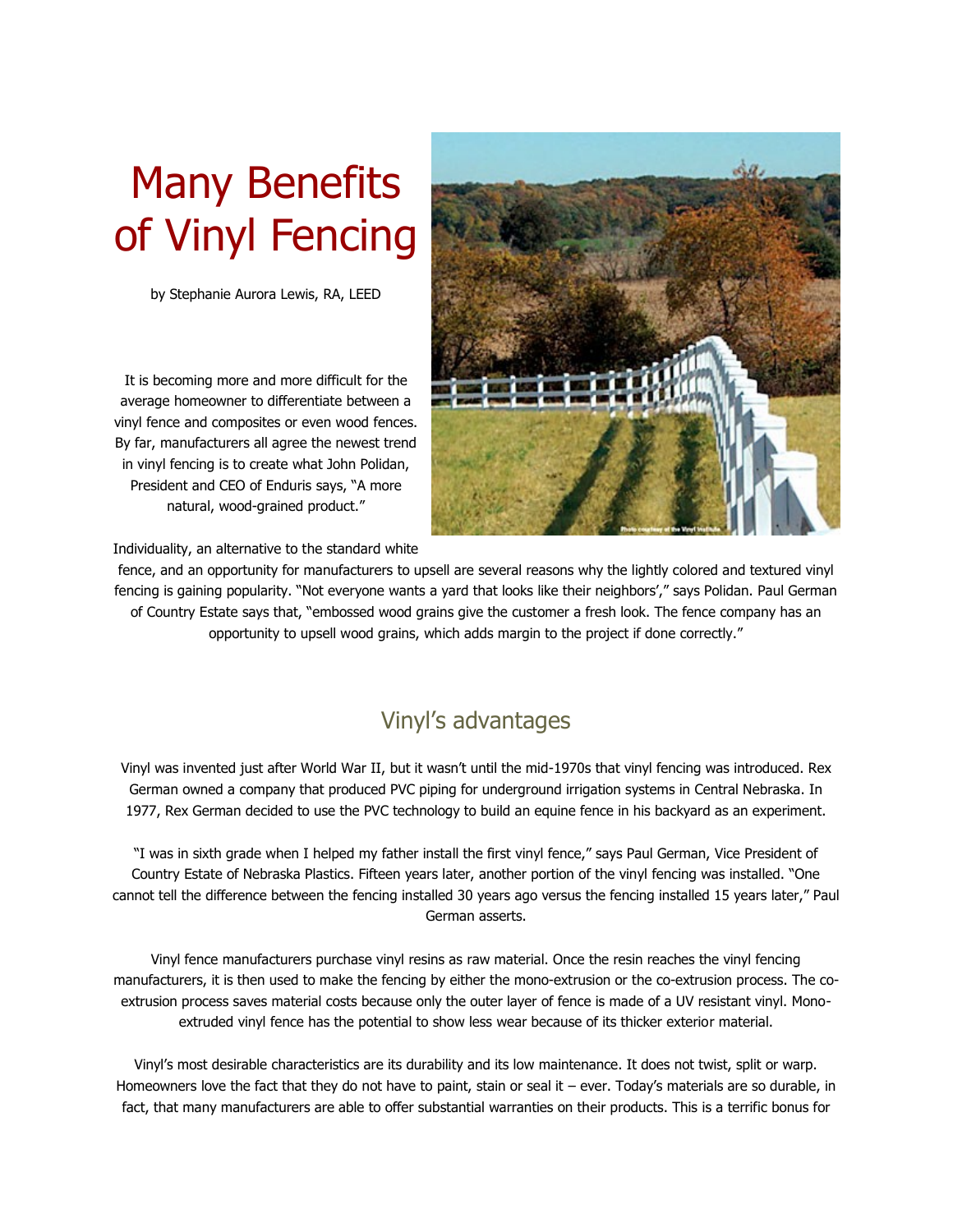homeowners who have less time for maintenance, and more appreciation for the value a handsome fence adds to their property.

With regard to eco-friendliness, used vinyl materials are either recycled into the inner layer of some manufacturers' co-extrusion products or are incinerated. "Not much vinyl ends up in the waste stream. The small amount that does is either landfilled where it is harmless to the environment because it is inert, or it's incinerated through a highly efficient combustion process that destroys all particles of the material, preventing any pollution," says Dr. Patrick Moore, chairman and chief scientist of Greenspirit Strategies of Vancouver, Canada. If life-cycling is taken into consideration, vinyl meets some of the highest standards. Many sustainability concepts are based on the durability of a product versus any other qualities.

Although originally known for its bright white appearance, today's vinyl fencing is available in a number of popular exterior colors to coordinate with today's homes.

There are other material qualities that make vinyl a green building material of choice. Vinyl fencing is inert, "There is no leaching and no vapors from vinyl fencing into the environment," says German. Vinyl is also non-burnable, "When the source of fire is removed, it no longer burns," says Dr. Moore. Vinyl resists mold and mildew.

#### Countering environmental concerns

Some critics of vinyl products express concern about the presence of phthalates, a so-called "plasticizer" which is used to make vinyl more flexible. However, vinyl used in architectural applications is always considered to be more on the rigid side and therefore does not contain phthalates. Lead, another environmental concern, is banned from use in vinyl products made in North America.



On the plus side, manufacturing vinyl products is energy efficient.

Among plastics, vinyl takes the least amount of energy to produce. "Vinyl is composed of 51% chlorine derived from salt and 49% hydrocarbons derived from natural gas. Most other plastics are one hundred percent hydrocarbons," says Moore. Aluminum products take up to three times more energy to manufacture compared to vinyl.

Like many other materials, recycling vinyl is not yet a mainstream practice. One reason is that a vast majority of the vinyl produced is still in use. At a minimum, all vinyl fencing manufacturers recycle their own in-factory scraps.

Only a few manufacturers accept recycled vinyl source from used vinyl. "We do not purchase outside recycled scrap because we do not know the chemical makeup of what is submitted to us. We have extremely high standards and guarantee quality. So, because vinyl can vary greatly with types and amounts of modifiers, plasticizers, and stabilizers, we need to limit foreign used vinyl in order to assure customers that our products meet our standards," says Paul German. Another concern is that materials may not be cleaned well enough when they reach the manufacturer. "We want to make sure that chunks of cement do not end up in the extruder," says Polidan.

On the other hand, a number of manufacturers use foreign scrap recycled material for the interior cross section of a co extruded product. These manufacturers test their finished product to make sure the plasticizers, modifiers, and stabilizers compositions are within acceptable ranges.